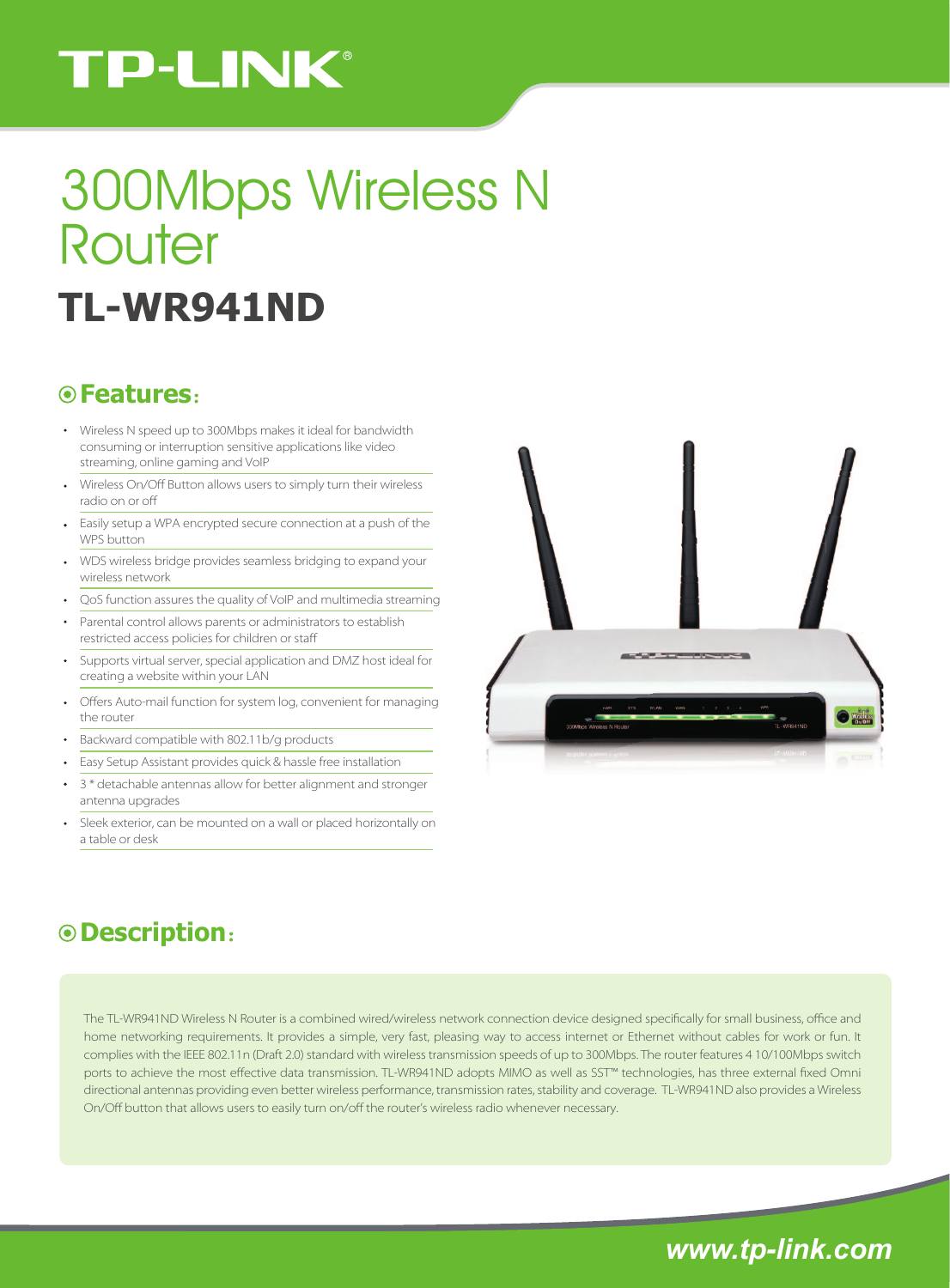# **Specifications**:

| <b>HARDWARE FEATURES</b> |  |  |
|--------------------------|--|--|
|                          |  |  |

| Interface                          | 4 10/100Mbps LAN Ports<br>1 10/100Mbps WAN Port                                                                                                              |  |
|------------------------------------|--------------------------------------------------------------------------------------------------------------------------------------------------------------|--|
| <b>Button</b>                      | Wireless On/Off Button,<br>WPS/Reset Button,<br>Power On/Off Button                                                                                          |  |
| External Power Supply              | 9VDC / 0.6A                                                                                                                                                  |  |
| Wireless Standards                 | IEEE 802.11n, IEEE 802.11g, IEEE 802.11b                                                                                                                     |  |
| Antenna                            | 3 * 3dBi Detachable Omni Directional Antenna (RP-SMA)                                                                                                        |  |
| Dimensions $(W \times D \times H)$ | $7.9 \times 5.5 \times 1.2$ in. (200 x 140 x 28mm)                                                                                                           |  |
| <b>WIRELESS FEATURES</b>           |                                                                                                                                                              |  |
| Frequency                          | 2.4-2.4835GHz                                                                                                                                                |  |
| Signal Rate                        | 11n: Up to 300Mbps(dynamic)<br>11g: Up to 54Mbps(dynamic)<br>11b: Up to 11Mbps(dynamic)                                                                      |  |
| <b>EIRP</b>                        | <20dBm(EIRP)                                                                                                                                                 |  |
| Reception Sensitivity              | 270M: -68dBm@10% PER<br>130M: -68dBm@10% PER<br>108M: -68dBm@10% PER<br>54M: -68dBm@10% PER<br>11M: -85dBm@8% PER<br>6M: -88dBm@10% PER<br>1M: -90dBm@8% PER |  |
| <b>Wireless Functions</b>          | Enable/Disable Wireless Radio, WDS Bridge, WMM, Wireless Statistics                                                                                          |  |
| <b>Wireless Security</b>           | WEP, WPA / WPA2, WPA-PSK / WPA2-PSK                                                                                                                          |  |
| <b>SOFTWARE FEATURES</b>           |                                                                                                                                                              |  |
| WAN Type                           | Dynamic IP/Static IP/PPPoE/<br>PPTP(Dual Access)/L2TP(Dual Access)/BigPond                                                                                   |  |
| <b>DHCP</b>                        | Server, Client, DHCP Client List,<br><b>Address Reservation</b>                                                                                              |  |
| Quality of Service                 | WMM, Bandwidth Control                                                                                                                                       |  |
| Port Forwarding                    | Virtual Server, Port Triggering, UPnP, DMZ                                                                                                                   |  |
| Dynamic DNS                        | DynDns, Comexe, NO-IP                                                                                                                                        |  |
| VPN Pass-Through                   | PPTP, L2TP, IPSec (ESP Head)                                                                                                                                 |  |
| Access Control                     | Parental Control, Local Management Control, Host List, Access<br>Schedule, Rule Management                                                                   |  |
| <b>Firewall Security</b>           | DoS, SPI Firewall<br>IP Address Filter/MAC Address Filter/Domain Filter<br>IP and MAC Address Binding                                                        |  |
| Management                         | Access Control<br>Local Management<br>Remote Management                                                                                                      |  |

Specifications are subject to change without notice. TP-LINK is a registered trademark of TP-LINK Technologies Co., Ltd. Other brands and product names are

any derivative such as translation, transformation, or adaptation without permission from TP-LINK Technologies Co., Ltd.

# <u>traduct nomes ore</u> **www.tp-link.com**